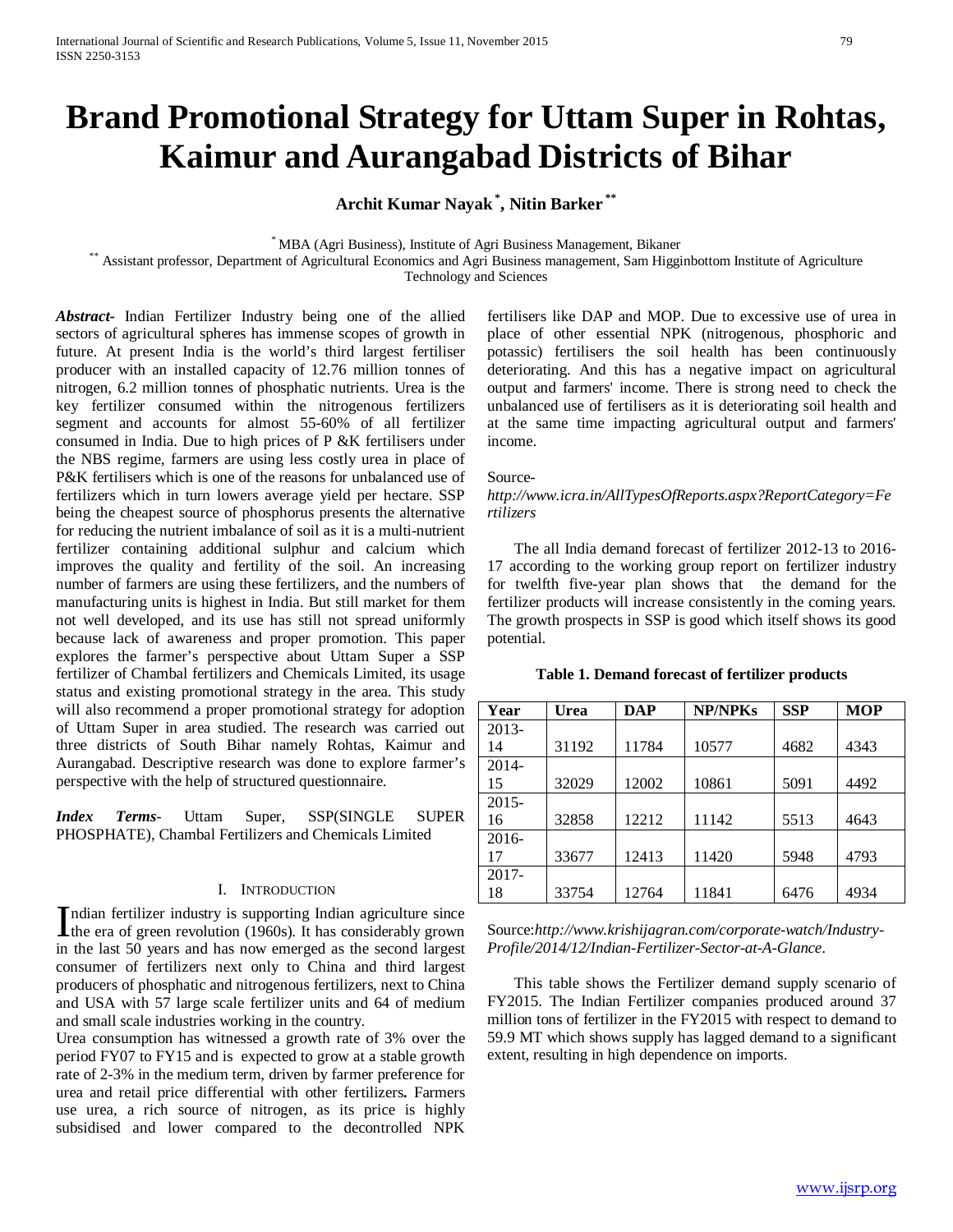**Table 2. Fertilizer production in India**

| <b>Fertiliser</b> | Demand(MT) | <b>Production(MT)</b> | Number of<br>production<br><b>Units</b><br>in<br>India |
|-------------------|------------|-----------------------|--------------------------------------------------------|
| Urea              | 31.0       | 23.5                  | 30                                                     |
| <b>DAP</b>        | 11.2       | 5.4                   | 12                                                     |
| <b>NPK</b>        | 13.2       | 8.1                   | 19                                                     |
| <b>MOP</b>        | 4.5        |                       |                                                        |
| Total             | 59.9       |                       |                                                        |

Source-

*[https://www.indiaratings.co.in/upload/research/specialReports/2](https://www.indiaratings.co.in/upload/research/specialReports/2015/2/6/indra06FY16%20Outlook%20-%20Fertilisers.pdf) [015/2/6/indra06FY16%20Outlook%20-%20Fertilisers.pdf](https://www.indiaratings.co.in/upload/research/specialReports/2015/2/6/indra06FY16%20Outlook%20-%20Fertilisers.pdf)*

 As of now, the country has achieved 80% self-sufficiency in production capacity of urea with the result India could substantially manage its requirement of nitrogenous fertilizers through the indigenous industry and imports. Similarly, 50% indigenous capacity has developed in respect of phosphatic fertilizers to meet domestic requirements. However, the raw materials and intermediates for the same are largely imported. As for potash (K), since there are no viable sources/ reserves in the country, its entire requirement is met through imports.

# II. REVIEW OF LITERATURE

 **Boxer and Wensely (1986)** have advocated that managers within an organization must develop the organization's promotional strategy in response to the competitive environment and organizational performance.

 **Levlanc and Nguyen (2001)** has established that corporate image is established by elements of the company's identity, reputation , physical facilities, service quality, price offered and delivering the service.

 **Philip et al (2009),** the upshot is many consumer packaged goods companies feel they are forced to use more sales promotions then they wish.

## III. IMPORTANCE OF THE STUDY

This study would help-

- To determine the position of Uttam super with respect to other SSP fertilizer brands.
- To identify the perception of farmers and retailers towards Uttam super.
- \* To identify the problems and needs of the farmers and retailers regarding use of Uttam Super.
- $\bullet$  To identify the effective promotional tool for enhancing the use of Uttam super.
- To formulate a proper promotional strategy for enhancing the acceptability of Uttam super.

## IV. OBJECTIVES

 The present study was proceeded with following four important objectives

- To assess the market share of Uttam Super and other competitors in Single Super segment.
- To determine perception of farmers and retailers regarding Uttam Super
- To identify strengths and weakness of Uttam Super
- To suggest a promotional strategy for enhancing the sale of Uttam Super

## V. RESEARCH METHODOLOGY

 A multistage sampling was done to survey the retailers and farmers. Firstly judgmental sampling was done for selection of potential districts, blocks on the basis of sales of Uttam super. From each district, 2 potential blocks and from each block 2 villages were selected. In second stage 10 farmers were selected from each village on the basis of convenience. Fig. 1.4 shows the sampling procedure adopted in the research. Both primary and secondary data were collected for the study. Primary data were collected through personal interview using pre-structured questionnaire from the sample size was 60 retailers and 120 farmers of the selected villages and retailers. The secondary data regarding district wise sale of companies were collected from mobile fertilizer monitoring system and sales data of Chambal Fertilizers and Chemicals Limited (CFCL).

**3.3.2 Sampling procedure**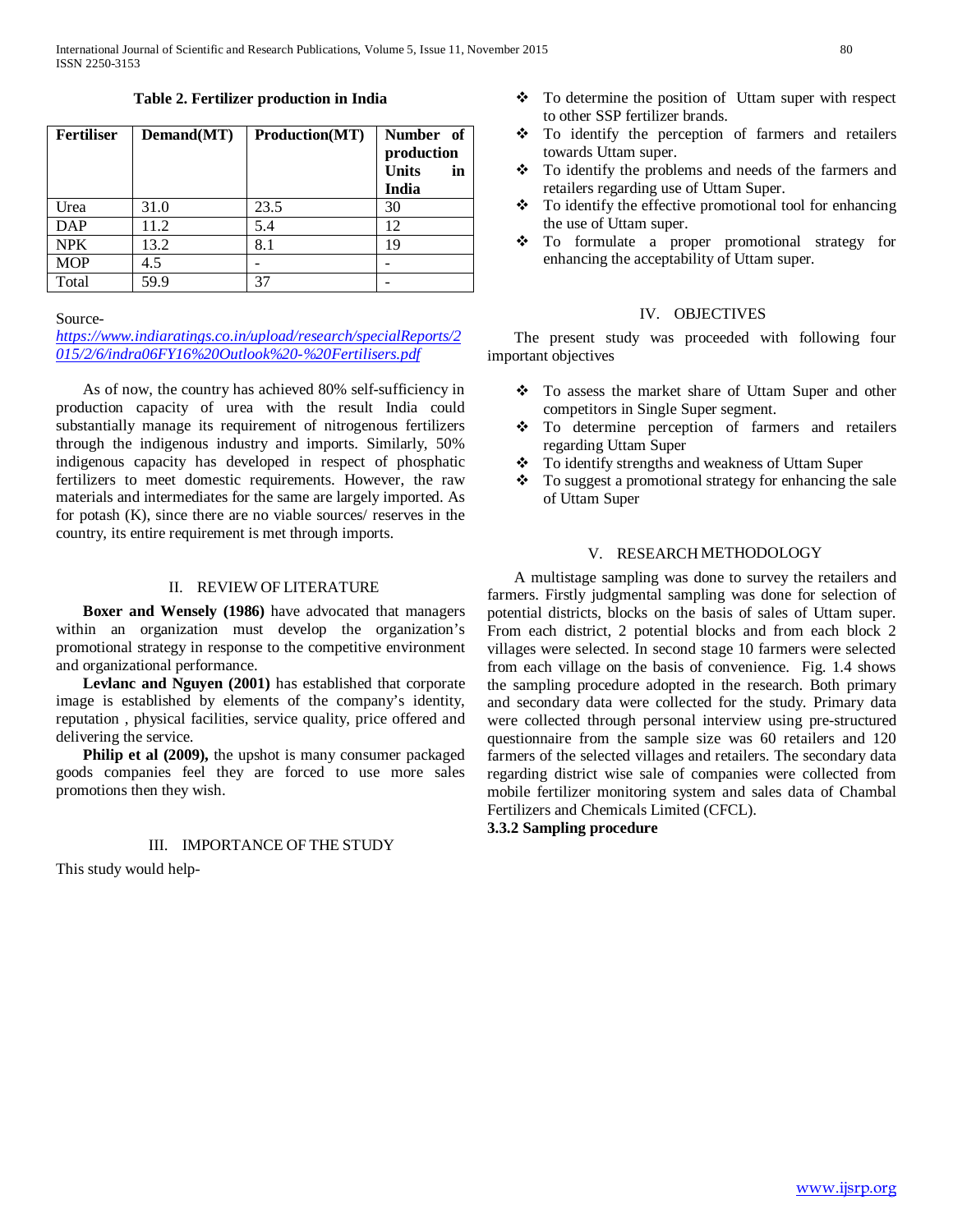

## **Fig 1.4: Selected potential districts, blocks and villages**

# **3.3.3 Analysis of data**

 The data were analysed using simple mathematical and statistical tools. The results have been presented using tables, bar graphs, columns and pie charts. Garrett ranking technique was used to analyse preferred factor of purchasing by farmers and most effective promotional activity in the view of farmers. On the basis of observations and findings from retailers and farmers regarding 5Ps' and various other parameters of Uttam Super*,* major strengths and weakness were identified. On the basis of primary and secondary data collection after a thorough study of factors influencing sale of Uttam Super, strategy was formulated for suitable promotional activities in the area of study.

## VI. RESULTS AND DISCUSSIONS

**6.1 Present status of SSP fertiliser companies in the study area**

 There were almost 8 companies in study area with whole range of fertilizer products. Among them CFCL, TCL, IPL, Indian phosphate ltd., SFC Asian Fertilizer, Sai fertilizer, CIL Raibareilly and CIL Udaipur had shown their prominence in the SSP fertilizer segment. The share of Uttam Super accounts for 48 per cent of the total market size of 7130 MT followed by TCL which is 28 per cent. The total market of Rohtas is 8066 MT of which the share of CFCL is 5055 MT (48%) followed by TCL with 1857 MT(28%). Market size of Aurangabad is second with a market share of 4198 MT followed by Kaimur with 2621 MT. Chambal Fertilisers and Chemicals Limited has the largest market sales of 7130 MT followed by TCL (4110 MT), Indian Phosphate ltd. (1452 MT), IPL (843 MT), SFC Asian (1260 MT) and CIL Raibareilly and CIL Udaipur at 20 MT each. The share of Uttam super largely depends on the strategy of company push in the market and certain other seasonal factors like demand, price and availability.

| S.No.              | Company                | <b>Rohtas</b> | Kaimur | Aurangabad | <b>Total</b> |
|--------------------|------------------------|---------------|--------|------------|--------------|
|                    | <b>TCL</b>             | 1857          | 1077   | 1176       | 4110         |
| 2                  | <b>CFCL</b>            | 5055          | 1011   | 1064       | 7130         |
| 3                  | <b>IPL</b>             | 626           | 63     | 154        | 843          |
| 4                  | Indian phos            | 478           | 407    | 504        | 1452         |
| 5                  | <b>SFC</b> Asian       |               |        | 1260       | 1260         |
| 6                  | Sai Fertilizers        |               |        | 20         | 20           |
| 7                  | <b>CIL Raibareilly</b> |               |        | 20         | 20           |
| 8                  | CIL Udaipur            | 50            |        |            | 50           |
| <b>SALES TOTAL</b> |                        | 8066          | 2621   | 4198       | 14885        |

**Table 3: Area wise sale of SSP fertilizer by different fertilizer companies**

Source: http://164.100.128.10/mfmsReports/GenCompanySaleDashboardListing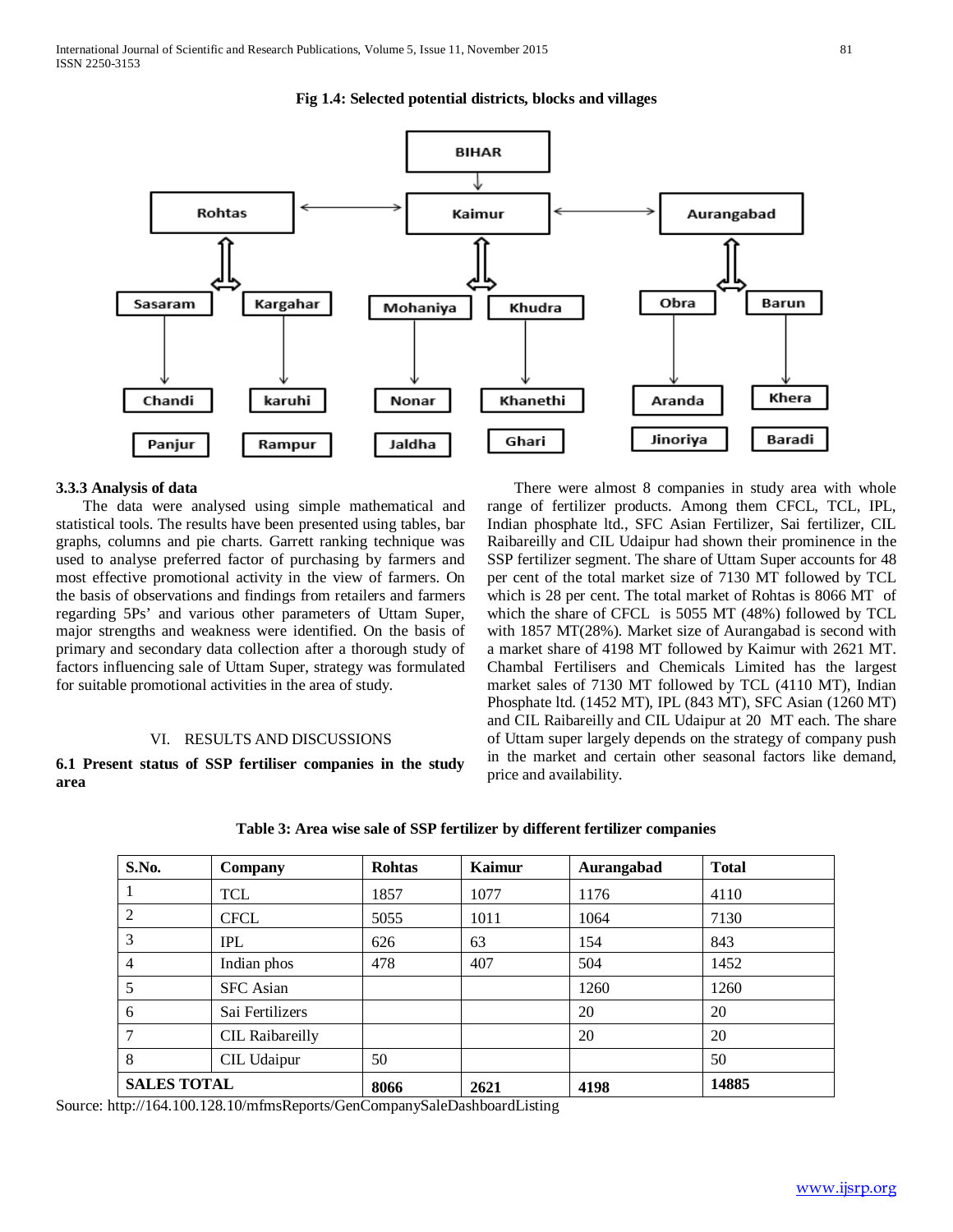Table 4.3 shows that in the last three years the growth of SSP is good in Rohtas, Kaimur and Aurangabad. In the entire study area, the farmers were getting aware of balanced fertilizer usage having different grades of nutrient mix including SSP and its benefits to the crop growth and development. Therefore, in the three years, sale of SSP has captured the tremendous growth. The sale of SSP in Rohtas registered a growth of 37 % over the last year followed by Aurangabad and Kaimur with 35 and 28 percent respectively.

| <b>S. No.</b><br><b>District</b> |            | <b>Product</b> | Sales (MT) |         | % Increase |             |
|----------------------------------|------------|----------------|------------|---------|------------|-------------|
|                                  |            |                | 2012-13    | 2013-14 | 2014-15    | $(2013-15)$ |
|                                  | Rohtas     | <b>SSP</b>     | 1770       | 5883    | 8066       | 37          |
| ∠                                | Kaimur     | <b>SSP</b>     | 1025       | 2035    | 2621       | 28          |
|                                  | Aurangabad | <b>SSP</b>     | 502        | 3099    | 4198       | 35          |

**Table 4: Total Sale of SSP fertilizer in different districts**

Source: http://164.100.128.10/mfmsReports/GenCompanySaleDashboardListing

# **6.2 FARMER'S PROFILE**

 This objective of the project is to study the perception of farmers regarding Uttam Super and for that psychographics and demographics of farmers is one of the necessary component. In survey following results has been found. Majority of farmers (29%) belonged to small land holding (1-2 ha)followed by 27% of marginal farmers  $\left($  < 1 ha), 21% of medium farmers $\left($  >2-4 ha), 13% of large farmers (>10 ha) and 10% of semi-medium farmers (>4-10 ha). Literacy level of respondent was low as mostly farmers had only primary education and out of 120 farmers, 24 farmers (20%) were illiterate, 36 farmers (30%) were primary educated, 18 farmers (15%) were secondary followed by 30 farmers (25%) and 12 farmers (10%) who were senior secondary and graduate, respectively. Large numbers of farmers (42%) were of medium age group (35 to 45 years old) followed by the age group of 45-55 yrs. (29%) and only 21% were young farmers (20-35 yrs.) and remaining 8% were of old people who are above 55 yrs. Young and medium age farmers have ability to take risk, were more innovative and had high motivation level; they generally did the innovation by using the new things in their fields. The old farmers were stick to their traditional agricultural practices. Wheat and rice were the main crops which were grown by all the farmers in this area. The other main crops were sugarcane mustard, vegetables and pea. Few farmers grew maize. Crop pattern helps in deciding the best suitable time for advertising. It is necessary to calculate appropriate time of promotional activity to insure the maximum gathering of farmers and it requires for the scheduling of the demonstrations.

# **6.3 FARMER'S PREFERENCES AND PERCEPTION ABOUT UTTAM SUPER**

 All the surveyed farmers use fertilizers. It shows today's scenario of farming that fertilizers are an essential part of farming and which shows a tremendous business opportunity for fertilizer sector.

# **6.3.1 PREFERENCE OF FARMERS REGARDING DIFFERENT SSP FERTILIZER BRANDS**

 Survey reveals that the majority of the farmers i.e. 56 (46%) out of 120 farmers were preferring Tata Paras and 38 (32%) of the farmers preferred Uttam Super followed by other brands whose brand name is not so much popular among farmers and least preference was of IPL with merely 7% brand preference. The primary reason for maximum brand preference of Tata Paras beside largest market share of CFCL is its robust brand image due to its old presence and awareness campaigns of Tata Paras about its dosage and use. The brand preference of SSP in three districts where from responses of 40 farmers from each district were taken. Uttam super has maximum preference in Rohtas while Tata Paras is the preferred brand in Kaimur and Aurangabad districts. Responses also showed that SSP of IPL is least preferred in all the three districts on account of less availability and poor quality.

# **6.3.2 SOURCE OF INFORMATION OF FERTILIZERS**

 Majority (62%) of the farmers got the information of fertilizers from their dealers followed by fellow farmers (24%) . Small and marginal farmers also followed large farmers who are using a brand and are getting good results out of it and the same is communicated to the other small farmers. Rest 14% of the farmers were are influenced by promotional activities of companies. It is because of the less reach of companies to the farmers of the area.

# **6.3.3 STATUS OF AWARENESS OF UTTAM SUPER**

 Only 56% of the farmers were found aware with Uttam Super which shows that farmers are quite aware about Uttam Super but still percentage is very less than anticipated.

# **6.3.4 IMPORTANT FACTORS AFFECTING BUYING BEHAVIOUR OF FARMERS**

 Garrett ranking when applied for the factors considered by the farmers while purchasing SSP reveals that quality was an important factor determining the purchase. Quality of fertilizer was taken in terms of uniform particle size non dusty along with good results. The second most important criteria found was the past experience of farmers for the brand or the image that the farmer have in their minds regarding brand. Easy availability which is ranked third by the farmers has emerged as one of the most important factor considered while purchasing because it easy access to fertilizer saves farmers' time and money and he do not have to go far to purchase it whereas packaging, promotion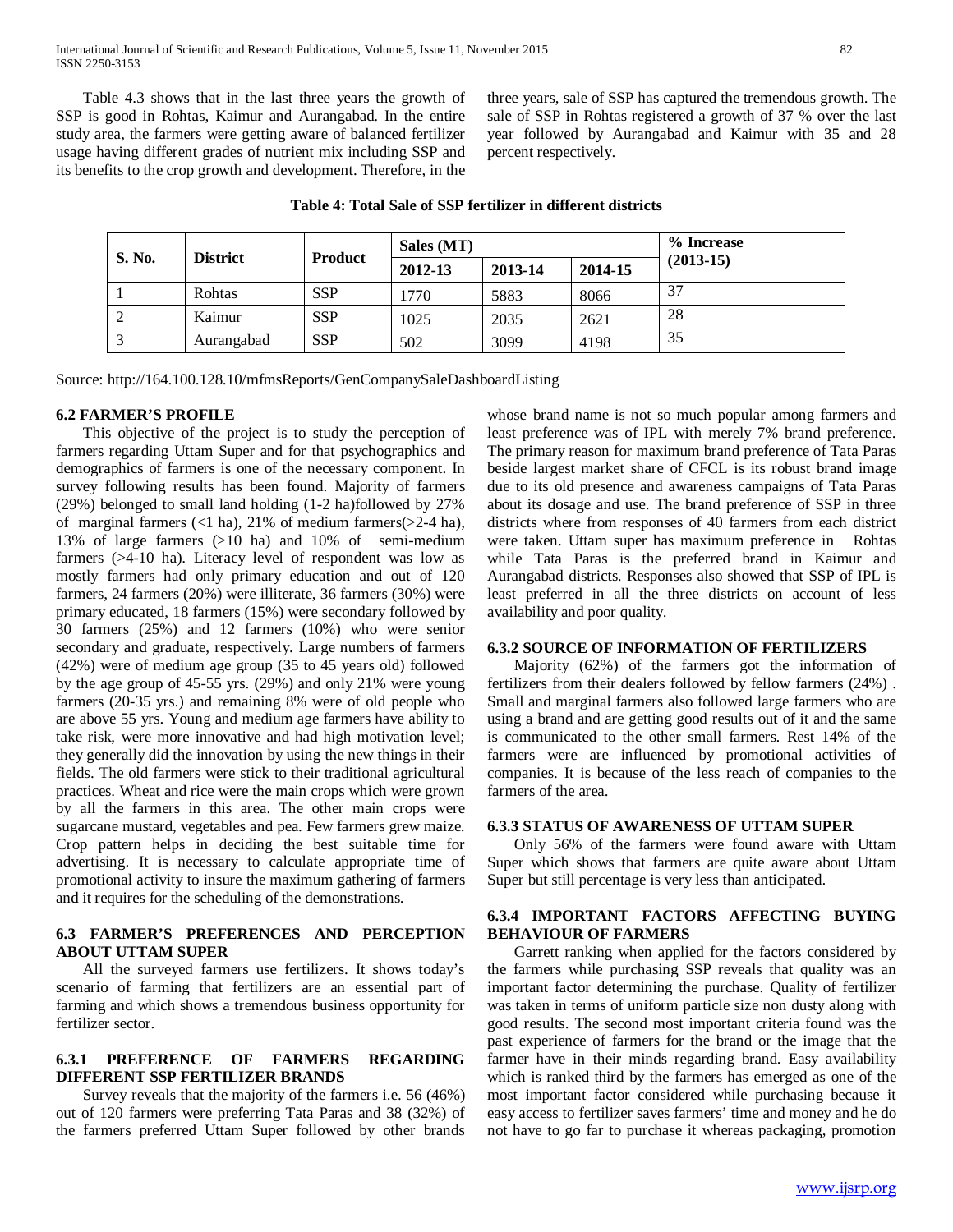and price were ranked fourth, fifth and sixth, respectively. Pricing has been ranked sixth by the farmers because the most of

the brands in the study area has competitive pricing except Tata Paras which is costlier than other SSP brands.

| Factor                         |    | <b>Rank given by farmers</b> |    |    |    |    |                |              |                |
|--------------------------------|----|------------------------------|----|----|----|----|----------------|--------------|----------------|
|                                |    |                              |    |    |    |    | <b>Garrett</b> | <b>Mean</b>  |                |
|                                |    | 2                            | 3  | 4  | 5  | 6  | score          | <b>Score</b> | Rank           |
| Quality                        | 48 | 31                           | 18 | 9  | 8  | 6  | 11006          | 91.71        |                |
| Experience                     | 10 | 11                           | 14 | 13 | 20 | 52 | 10855          | 90.85        | 2              |
| Easy Availability              | 28 | 42                           | 17 | 14 | 9  | 10 | 10662          | 90.45        | 3              |
| Packaging                      | 8  | 4                            | 30 | 56 | 20 | 2  | 10618          | 88.48        | $\overline{4}$ |
| Promotion                      | 15 | 17                           | 43 | 14 | 10 | 21 | 10468          | 87.23        |                |
| Pricing                        | 26 | 21                           | 16 | 15 | 34 | 8  | 10332          | 86.14        | 6              |
| <b>Table</b><br><b>Garrett</b> |    |                              |    |    |    |    |                |              |                |
| <b>Value</b>                   | 96 | 92                           | 89 | 86 | 84 | 83 |                |              |                |

**Table 5. Garrett ranking of different fertilizer purchasing factors of farmers**

# **6.3.5 SATISFACTION LEVEL OF FARMERS FOR UTTAM SUPER**

 Survey also determined the satisfaction level of farmers regarding 5 P's (product, price, place, promotion and packaging) of Uttam Super which makes it clear that the farmers were satisfied with the granule quality, results of Uttam Super in field, pricing and its availability which is timely and adequate but the farmers are dissatisfied with the promotional aspect of company and also somewhat from the product packaging which is not strong at par with other brands. Promotion and packaging are the areas which company has to focus more to increase the satisfaction level of farmers.

# **6.3.6 FARMER'S OPINION FOR PROMOTIONAL ACTIVITIES**

 Garrett mean score of farmers' opinion for the promotional activities is of the highest order for farmer meetings (91.9), whereas for field trials, gifts scheme, wall painting, jeep campaign it is 89.9, 88.21, 87.5 and 86.31 respectively. It shows that farmers consider farmers meeting followed by field trials as very effective tool for promoting the sales of Uttam Super in the area.

| <b>Factor</b>                  | Score given by farmers |    |    |                  |    |                |                   |      |
|--------------------------------|------------------------|----|----|------------------|----|----------------|-------------------|------|
|                                |                        |    |    |                  |    | <b>Garrett</b> |                   |      |
|                                | 1                      | 2  | 3  | $\boldsymbol{4}$ | 5  | score          | <b>Mean Score</b> | Rank |
| Farmer                         |                        |    |    |                  |    |                |                   |      |
| Meetings                       | 54                     | 24 | 16 | 15               | 11 | 11030          | 91.9              |      |
| Field trials                   | 18                     | 21 | 59 | 15               | 7  | 10789          | 89.9              | 2    |
| Free Gifts                     | 21                     | 10 | 20 | 37               | 32 | 10586          | 88.21             | 3    |
| Wall painting                  | 10                     | 12 | 24 | 42               | 32 | 10500          | 87.5              | 4    |
| Jeep campaigning               | 3                      | 14 | 22 | 10               | 71 | 10358          | 86.31             | 5    |
| <b>Table</b><br><b>Garrett</b> |                        |    |    |                  |    |                |                   |      |
| <b>Value</b>                   | 96                     | 92 | 89 | 86               | 84 |                |                   |      |
|                                |                        |    |    |                  |    |                |                   |      |

## **Table 6. Preferred promotional activity of farmers**

# VII. PERCEPTION OF RETAILERS REGARDING UTTAM SUPER

# **7.1 BRAND COMPARISON BY RETAILERS**

 Perception of retailers for different SSP brands was studied in survey through comparison under three heads namely Better than Uttam, At par with Uttam and Worse than Uttam. It was found that the 46 out of 60 retailers claimed Tata Paras as the brand better than Uttam while 29 retailers agree that Indian Phosphate ltd. is at par with Uttam and 41 retailers think of IPL as the brand worse than Uttam*.* This shows that in the opinion of retailers Tata paras is very effective brand in the area.

# **7.2 ATTITUDES OF RETAILERS TOWARDS UTTAM SUPER**

 Retailers were asked about various factors related to product awareness, availability, product packaging, and price about Uttam Super to know their attitudes. It is clear from the table no.7 that the retailers consider Uttam Super as push selling product rather being demanded by the farmers which again calls for the need of promotional activities in the area. Majority of retailers reported that the Uttam super is easily available in the market with satisfactory price and margin. Retailers reported that the product needs to have bright coloured packaging along with enhanced thickness of bag to reduce leakage problem. The partnership quality of Chambal Fertilisers with retailers was also found poor due to excessive pressure of sale on them by the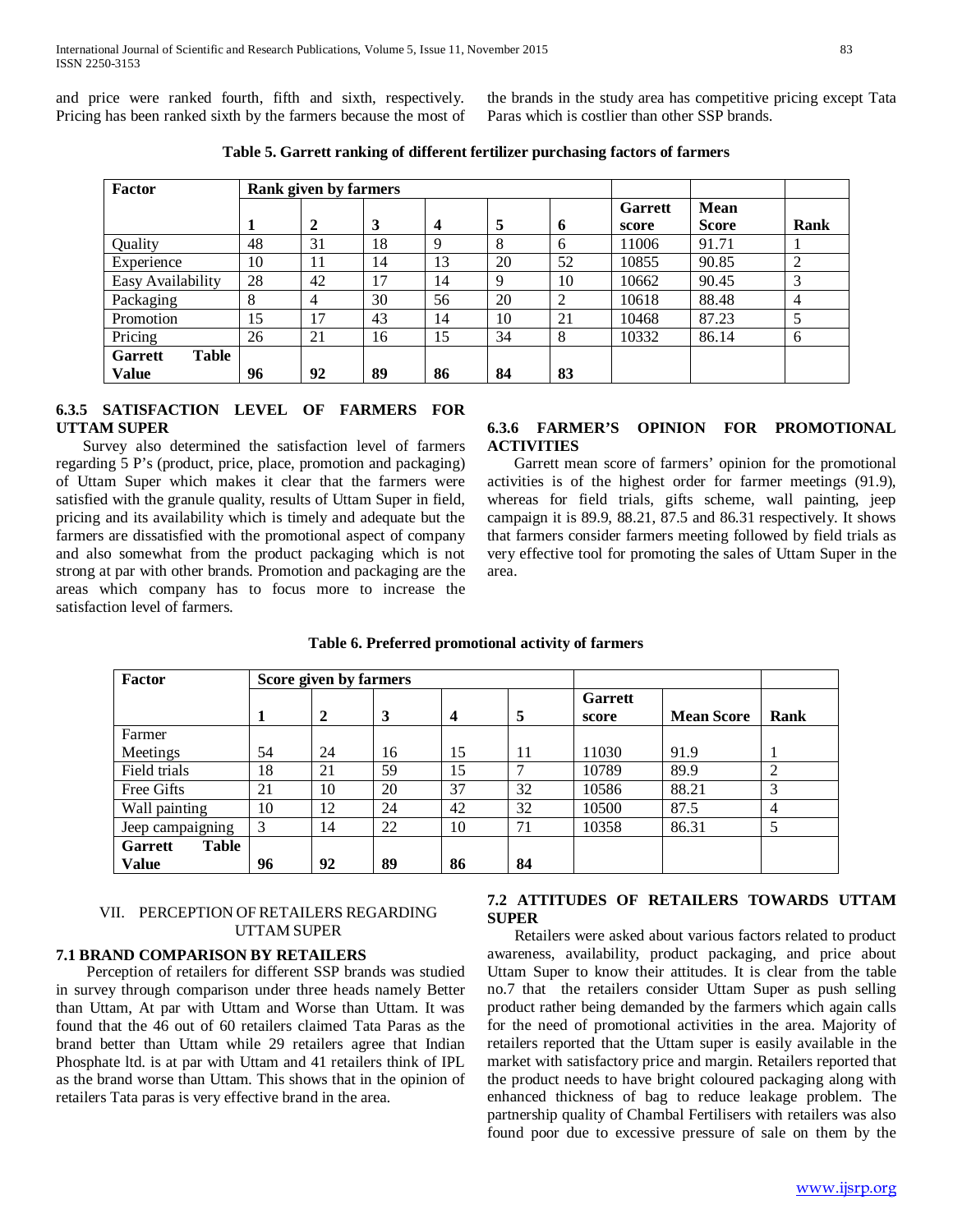company which will affect the sale of the company in the long run

| <b>Parameter</b>       | <b>Factors</b>          | Response (%)    |
|------------------------|-------------------------|-----------------|
| Product                | <b>Push Sale</b>        | 68              |
|                        | Moderate                | 12              |
|                        | Pull Sale               | 20              |
| Availability           | <b>Easily Available</b> | 77              |
|                        | Moderately Available    | 18              |
|                        | Not Available           | 5               |
| Product Appearance     | Attractive              | 17              |
|                        | Neutral                 | 28              |
|                        | <b>Not Attractive</b>   | 55              |
| Packaging Quality      | Strong                  | $\overline{15}$ |
|                        | Neutral                 | $\overline{24}$ |
|                        | Weak                    | 61              |
| Price                  | Cheap                   | 33              |
|                        | <b>Reasonable</b>       | $\overline{54}$ |
|                        | Costly                  | 13              |
| <b>Retailer Margin</b> | High                    | 20              |
|                        | <b>Satisfactory</b>     | 45              |
|                        | Low                     | 35              |
| Partnership Quality    | Good                    | 13              |
|                        | Satisfactory            | 32              |
|                        | Poor                    | 55              |
| Problem Handling       | Good                    | $\overline{32}$ |
|                        | <b>Satisfactory</b>     | 49              |
|                        | Poor                    | 19              |

|  |  |  |  |  |  |  | Table 7. Attitude of retailers regarding various attributes of Uttam Super |
|--|--|--|--|--|--|--|----------------------------------------------------------------------------|
|--|--|--|--|--|--|--|----------------------------------------------------------------------------|

# **7.3 EXPECTATIONS OF RETAILERS FROM UTTAM SUPER**

 Expectations of reatilers was taken from the retailers revealing that 44 out of 60 retailers expected the packaging of Uttam Super should be made bright coloured rather than white because bright packaging looks more fresh than white that looks old due to dust and gives the impression of old material while 39 retailers expect that the Uttam Super should enhance its bag strength in terms of tthickness to eliminate the incresing leakage problems followed by reducing pressure of sale and very few of them expects that the particle size of Uttam Super should be more granule and less dusty.

# **7.4 IMPACT OF PROMOTIONAL ACTIVITIES ON UTTAM SUPER**

 It is seen in the survey that the promtional activities has positive impact on the sales. It is found that 27 (46%) out of 60 retailers agree that the sale of Uttam super will increase up to 100 % while 18 of them agree that the sales of Uttam Super will increase up till 50 % and 10 (16%) retailers reported no increase in the sales. It indicates that the if the promotional activities is doubled then it will have positive impact on the sales of Uttam Super.

# **7.5 IMPACT OF UTTAM VEER UREA ON SALE OF UTTAM SUPER**

 It is found in the survey that the availability of Uttam Veer Urea is directly related with sales of Uttam Super as 29 (49%) out of 60 retailers reported that the sales of Uttam Super will somewhat decrease if there is no Uttam Urea while 23(38%) of them reported the drastic decrease of sale of Uttam Super while 8 (13%) of retailers agree to have no impact on the sales. It clearly shows that Uttam urea has good reputataion in the study area which hae positive impact on Uttam Super .

# VIII. TO IDENTIFY STRENGTHS AND WEAKNESS OF UTTAM SUPER

 For developing promotional strategy for any company not only needs information regarding market potential, current market status of different companies and their strategies but also companies own strength and weakness as well as external threats faced or to be faced by company in time to come is required. Keeping this in mind and the companies' status and perception of the entire respondent regarding CFCL, Strengths and weakness for Uttam Super was clarified which is presented below: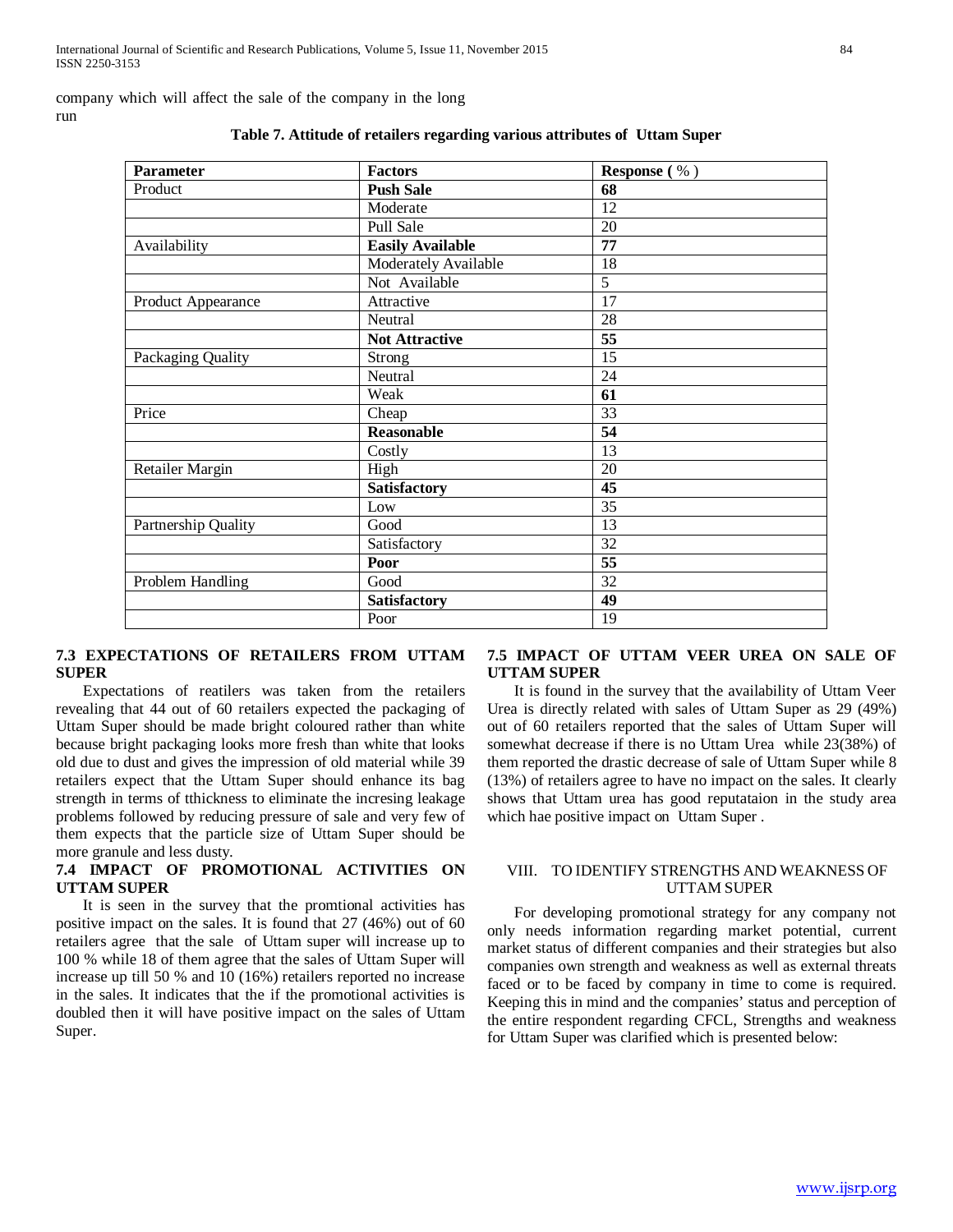| <b>Strengths</b>                                                                                                                                                                                                                                   | Weakness                                                                                                                                                                                                                                           |
|----------------------------------------------------------------------------------------------------------------------------------------------------------------------------------------------------------------------------------------------------|----------------------------------------------------------------------------------------------------------------------------------------------------------------------------------------------------------------------------------------------------|
| Good Brand name because of good quality and results<br>of Uttam Veer Urea.<br>Pricing is reasonable to famers.<br>Uttam super a superior quality product (Uniform<br>granules and less dusty)<br>Availability of Uttam Super is good in this area. | Excess pressure on retailers for sale of other CFCL<br>products with Uttam Veer Urea. (Push selling)<br>Packaging is very poor and has leakage problems.<br>Less focus on promotion though it is important to<br>create awareness about the brand. |

# IX. TO SUGGEST A SUITABLE PROMOTIONAL STRATEGY FOR UTTAM SUPER

 Boston consulting Group matrix was used for the analysis of strategic position of Uttam Super, a SBU (Strategic Business Unit) of CFCL for formulating a promotional strategy for Uttam Super. From the matrix it is clear that the Uttam super is the market leader in the segment of SSP fertilizer in the study area and industry growth rate is also high which shows that the Uttam Super can generate large amount of cash for the company in the future. So more investment is required in the areas of promotion, dealer schemes and increasing field staff.

| Table 8: Brand positioning of Uttam Super using BCG Matrix |  |  |  |  |  |  |
|------------------------------------------------------------|--|--|--|--|--|--|
|------------------------------------------------------------|--|--|--|--|--|--|

| Product                                     | <b>CFCL</b><br><b>Share</b>  | <b>Market</b> | <b>Marker</b><br>Rate | Growth | <b>Largest Competitor</b><br><b>Market Share</b> | <b>Relative</b><br><b>Share</b>                                                                                           | <b>Market</b> |
|---------------------------------------------|------------------------------|---------------|-----------------------|--------|--------------------------------------------------|---------------------------------------------------------------------------------------------------------------------------|---------------|
| <b>SSP</b>                                  | 48%                          |               | 0.73                  |        | 7130 MT                                          | $1.0\,$                                                                                                                   |               |
| <b>STAR</b><br><b>UTTAM</b><br><b>SUPER</b> |                              |               | <b>QUESTION MARK</b>  |        | <b>HIGH</b>                                      | I<br>$\boldsymbol{N}$<br>$\boldsymbol{D}$<br>$\boldsymbol{U}$<br>$\boldsymbol{S}$<br>$\boldsymbol{T}$<br>$\boldsymbol{R}$ |               |
| <b>CASHCOW</b>                              |                              |               | <b>DOGS</b>           |        | LOW                                              | $\boldsymbol{Y}$<br>$\boldsymbol{G}$<br>$\boldsymbol{R}$<br>$\boldsymbol{o}$<br>$\boldsymbol{W}$                          |               |
| HIGH                                        |                              |               | $_{\rm{LOW}}$         |        |                                                  |                                                                                                                           |               |
|                                             | <b>RELATIVE MARKET SHARE</b> |               |                       |        |                                                  |                                                                                                                           |               |
|                                             |                              |               |                       |        |                                                  |                                                                                                                           |               |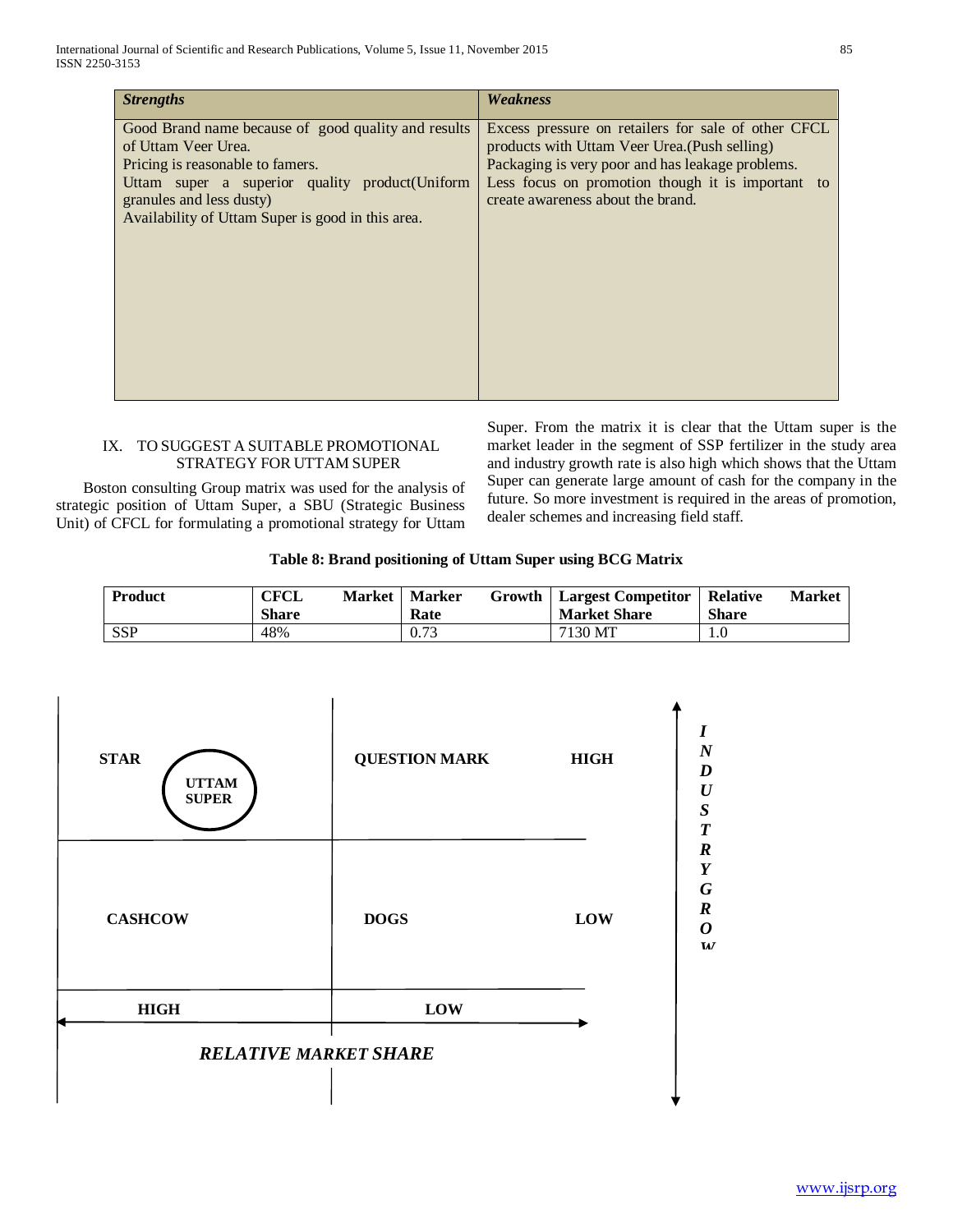Uttam Super comes under the star category BCG Matrix which implies that Uttam Super of CFCL is the market leader which shall leads to large cash generation in future. In this phase the company requires large investment to remain in large market share segment especially in promotional activity as well as campaigning. Good packaging coupled with good margin/discount to retailers can lead to more sales.

## **9.1 PROMOTIONAL STRATEGY FOR UTTAM SUPER**

 The core business of CFCL is from Urea, DAP, SSP and MOP which are bulk fertilizers but the focus is very less towards promotion in the study area, hence the channel partners usually complain about push selling, less field activities and no promotional campaigning. To promote the product and spread awareness in farmers of the benefits of using Uttam Super over DAP, NPK or other substitutes, the promotion tool has to be designed to create acceptability of Uttam Super in the long run.

As study indicated that well organized farmer meetings is the 1st preference of farmers. So, farmer meeting should be organized frequently with systematic field trails to show them the benefits of using Uttam Super over other SSP brand, well before the starting of kharif and rabi season followed by wall paintings and small farmer meetings during the cropping period to provide technical guidance to farmers on the problems faced by them. Early promotion before starting of the season will motivate them to use Uttam Super during cropping season get benefited by it. The other promotional activities includes audio visual programs, jeep campaigning, wall paintings and gifts distribution to farmers like calendars, diaries etc. Retailers shall be motivated through offering lucrative offers such as more margin than other companies by providing cash discounts and other seasonal rebates so that they will enhance the sale by recommending the product to the farmers. as clearly shown in table below

| <b>Promotional</b><br><b>Activities</b>                                                                       | <b>Promotion</b><br>Period | <b>Target</b><br><b>Season</b> | Major<br>Crop |
|---------------------------------------------------------------------------------------------------------------|----------------------------|--------------------------------|---------------|
| meetings,<br>Farmer<br>Field trails, Jeep<br>campaign, Leaflet<br>Distribution, Free<br>distribution,<br>gift | March, April<br>and May    | Kharif                         | Rice          |
| Audio<br>Visual<br>programs                                                                                   | October and<br>November    | Rabi                           | Wheat         |
| Wall<br>Paintings,<br>Small<br>farmer<br>meetings                                                             | Cropping<br>period         | Kharif/Rabi                    | Rice/Wheat    |

## X. CONCLUSIONS

 The study revealed that potential in Rohtas, Aurangabad and Kaimur districts for fertilizer products is very high. Sale of SSP has shown a significant increase of 35 percent from 2013-14 to 2014-15. Thus, in coming few years it will be a potential market for sale of different fertilizer products. Uttam Super has a market

share of 48 per cent which is mainly due to good availability. The scope of higher market share is bound to increase in the coming years due to brand image and quality. Rohtas district has the biggest sale in the 3 districts for uttam Super. It is seen that quality is the most important factor that influences the farmers purchasing decision coupled with timely availability followed by good packaging, promotion and reasonable price. Further, farmer meeting and field trails has emerged as useful promotional activities as it is noted that awareness level for Uttam Super was found merely 56%. Retailers considered the sale of Uttam super has push sale and packing needs to be improvised in terms of attractiveness and strength. The company also needs to work to improve its service efficiency to satisfy the retailers and to promote the sale for the products. Uttam Super emerged as the market leader of the study area and to remain the leader and to harvest the full potential of the area, the company needs to focus on the promotional activities, according to the suggested promotional strategy.

## XI. RECOMMENDATIONS

 The company should also adopt following measures to maintain its leadership in the market.

## **Adoption of pull strategy:**

 As per the observation in the study area the the push selling of the company products with Uttam Veer Urea which is hampering the partnership quality with retailers, and in the years to come if urea is decontrolled then it will increase the abundance import of urea which can increase the competition in the market. So company should adopt pull strategy instead of push strategy for the marketing of the products which will involve increased field activities and developing a retailer's centric approach in terms of resolving their problems they face when dealing with the company for gaining higher market share as retailers are very important source of awareness for the farmers.

## **Improve packaging**

 Study has shown that retailers and farmers are very much disappointed with the packaging of Uttam Super as leakage problems are higher in CFCL product packets while other competitors who are selling their product on the sidelines of attractive and robust packaging. So it has become very essential to make some necessary changes in the form of bright colored packaging which makes it attractive and quality product while double stitching is important to erase leakage problems in packaging.

#### **REFERENCES**

- [1] Boynton D Robert, Schwendiman C Larry(1982) "An Economic Analysis of Pesticide Advertising", North Central Journal of Agricultural Economics © 1982, pp 1-2 Boxer, P.J.
- [2] J.R.C. Wensely (1986) "The need for middle-out development of Marketing Strategy", Journal of Management Studies, Vol.23, pp. 189-204
- [3] Bello.D.C. , Bareazk, G.J. (1990) " Using industrial trade show to improve new product development". The Journal of Business and Industrial marketing, vol.5, pp.43-56.
- [4] Kotler Philip, Jha Mithileshwar, Kevin Lane Keller, Abrham Koshy (2009) "Marketing Management", 13th Edition, Prentice Hall of India, 2009, pp 488-502